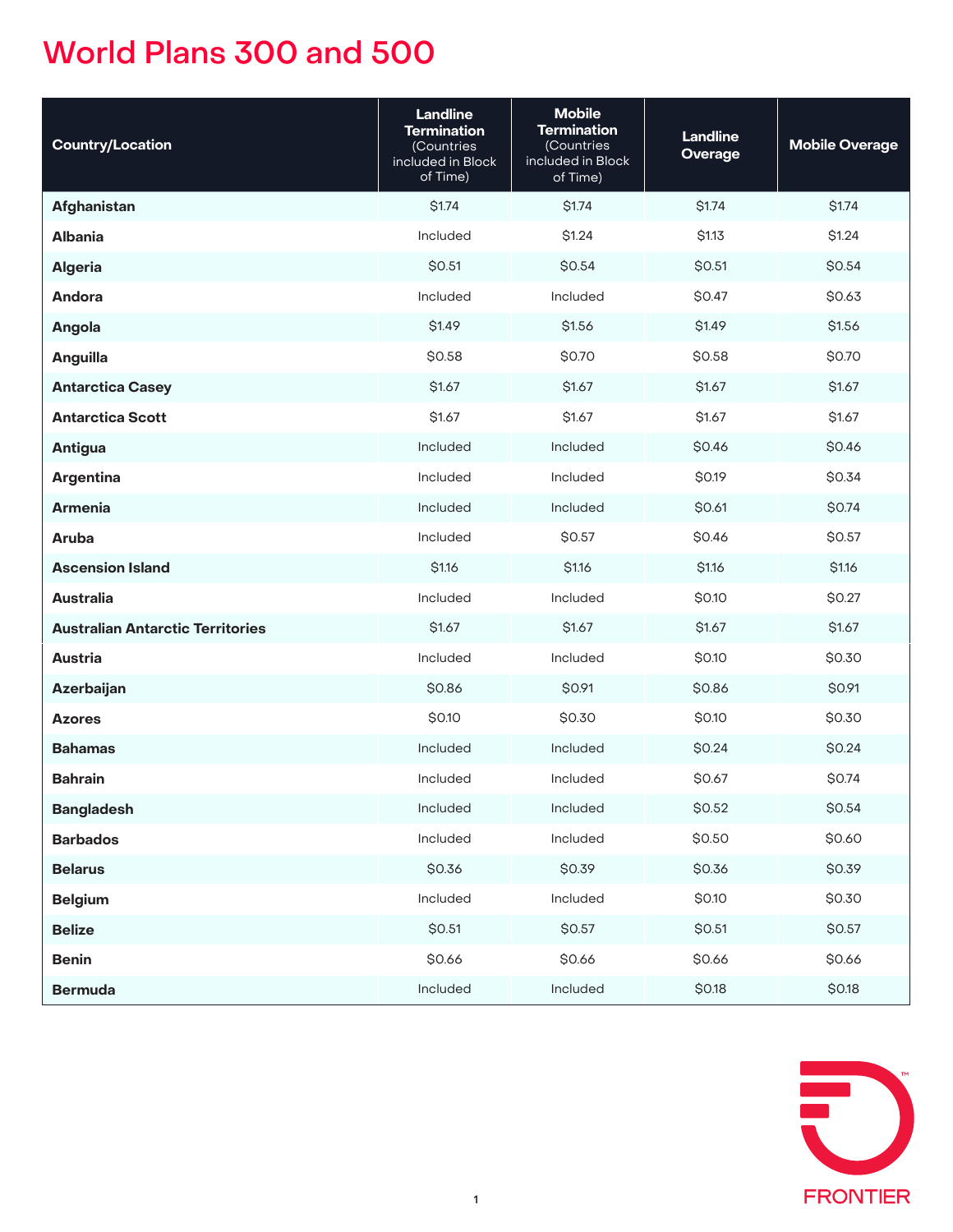| <b>Country/Location</b>                               | <b>Landline</b><br><b>Termination</b><br>(Countries<br>included in Block<br>of Time) | <b>Mobile</b><br><b>Termination</b><br>(Countries<br>included in Block<br>of Time) | <b>Landline</b><br><b>Overage</b> | <b>Mobile Overage</b> |
|-------------------------------------------------------|--------------------------------------------------------------------------------------|------------------------------------------------------------------------------------|-----------------------------------|-----------------------|
| <b>Bhutan</b>                                         | \$1.87                                                                               | \$1.87                                                                             | \$1.87                            | \$1.87                |
| <b>Bolivia</b>                                        | Included                                                                             | Included                                                                           | \$0.35                            | \$0.41                |
| <b>Bosnia-Herzegovina</b>                             | \$0.36                                                                               | \$0.48                                                                             | \$0.36                            | \$0.48                |
| <b>Botswana</b>                                       | \$0.85                                                                               | \$0.93                                                                             | \$0.85                            | \$0.93                |
| <b>Brazil</b>                                         | Included                                                                             | Included                                                                           | \$0.17                            | \$0.34                |
| <b>British Virgin Islands</b>                         | Included                                                                             | Included                                                                           | \$0.47                            | \$0.47                |
| <b>Brunei</b>                                         | Included                                                                             | Included                                                                           | \$0.87                            | \$0.89                |
| <b>Bulgaria</b>                                       | Included                                                                             | Included                                                                           | \$0.36                            | \$0.59                |
| <b>Burkina Faso</b>                                   | \$1.05                                                                               | \$1.09                                                                             | \$1.05                            | \$1.09                |
| <b>Burundi</b>                                        | Included                                                                             | Included                                                                           | \$1.92                            | \$1.92                |
| Cambodia                                              | Included                                                                             | Included                                                                           | \$2.37                            | \$2.37                |
| <b>Cameroon</b>                                       | Included                                                                             | \$0.60                                                                             | \$0.51                            | \$0.60                |
| Canada                                                | Included                                                                             | Included                                                                           | \$0.05                            | \$0.05                |
| <b>Cape Verde</b>                                     | \$0.83                                                                               | \$0.87                                                                             | \$0.83                            | \$0.87                |
| <b>Cayman Islands</b>                                 | Included                                                                             | Included                                                                           | \$0.25                            | \$0.34                |
| <b>Central African Republic</b>                       | \$1.52                                                                               | \$1.52                                                                             | \$1.52                            | \$1.52                |
| Chad                                                  | \$2.51                                                                               | \$2.51                                                                             | \$2.51                            | \$2.51                |
| <b>Chile</b>                                          | Included                                                                             | Included                                                                           | \$0.19                            | \$0.35                |
| China                                                 | Included                                                                             | Included                                                                           | \$0.15                            | \$0.17                |
| <b>Christmas Island</b>                               | \$1.67                                                                               | \$1.67                                                                             | \$1.67                            | \$1.67                |
| <b>Cocos Islands</b>                                  | \$1.67                                                                               | \$1.67                                                                             | \$1.67                            | \$1.67                |
| Colombia                                              | Included                                                                             | Included                                                                           | \$0.17                            | \$0.30                |
| <b>Comoros</b>                                        | \$2.26                                                                               | \$2.38                                                                             | \$2.26                            | \$2.38                |
| <b>Congo, Republic of</b>                             | \$1.16                                                                               | \$1.36                                                                             | \$1.16                            | \$1.36                |
| <b>Congo, Democratic Republic of (formerly Zaire)</b> | Included                                                                             | \$0.81                                                                             | \$0.61                            | \$0.81                |
| <b>Cook Islands</b>                                   | \$1.67                                                                               | \$1.67                                                                             | \$1.67                            | \$1.67                |
| <b>Costa Rica</b>                                     | Included                                                                             | Included                                                                           | \$0.27                            | \$0.28                |
| <b>Croatia</b>                                        | Included                                                                             | Included                                                                           | \$0.32                            | \$0.47                |

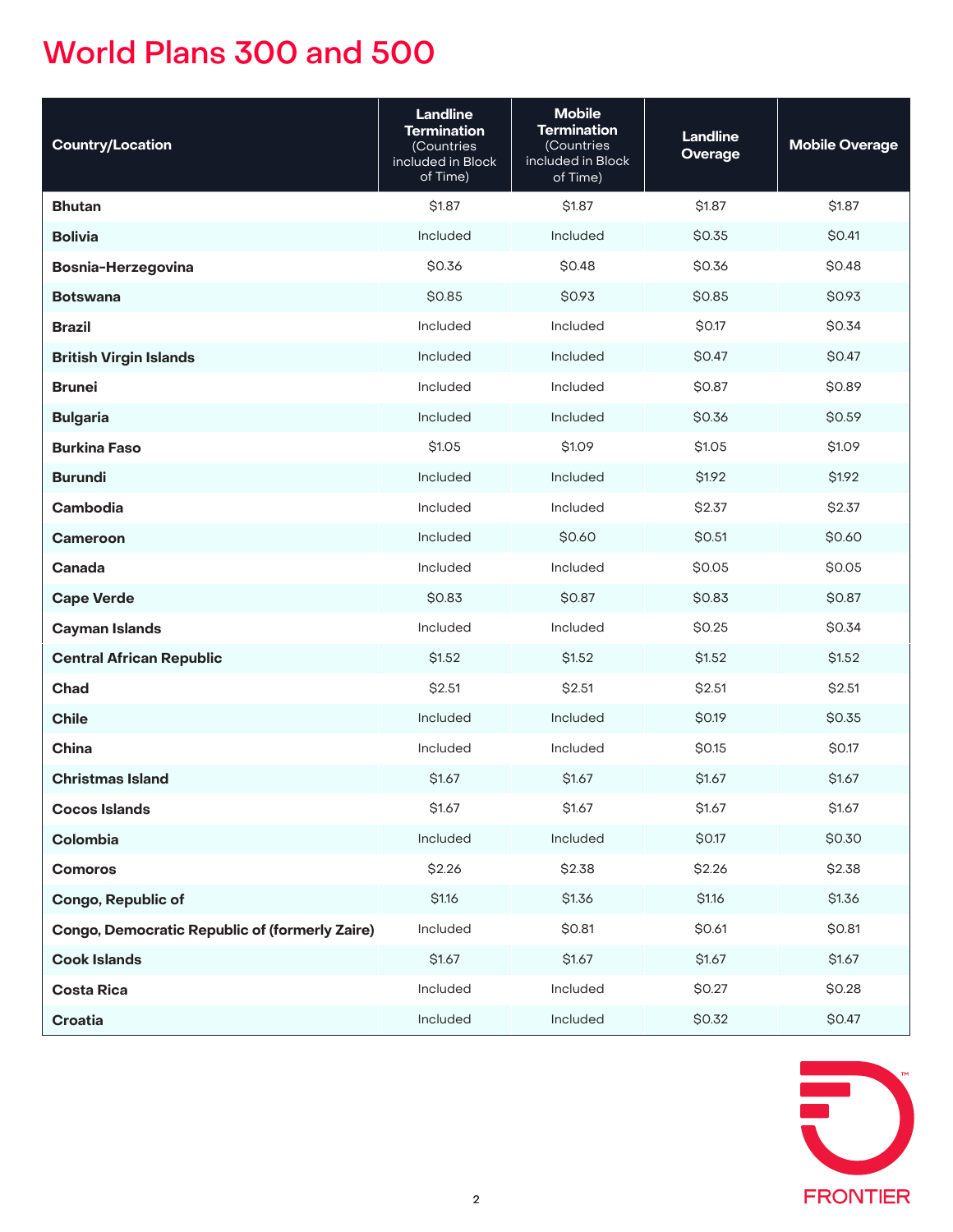| <b>Country/Location</b>   | <b>Landline</b><br><b>Termination</b><br>(Countries<br>included in Block<br>of Time) | <b>Mobile</b><br><b>Termination</b><br>(Countries<br>included in Block<br>of Time) | <b>Landline</b><br><b>Overage</b> | <b>Mobile Overage</b> |
|---------------------------|--------------------------------------------------------------------------------------|------------------------------------------------------------------------------------|-----------------------------------|-----------------------|
| Cuba                      | \$0.91                                                                               | \$0.91                                                                             | \$0.91                            | \$0.91                |
| <b>Cyprus</b>             | \$0.55                                                                               | \$0.59                                                                             | \$0.55                            | \$0.59                |
| <b>Czech Republic</b>     | Included                                                                             | Included                                                                           | \$0.26                            | \$0.40                |
| <b>Denmark</b>            | Included                                                                             | Included                                                                           | \$0.10                            | \$0.27                |
| <b>Diego Garcia</b>       | \$1.49                                                                               | \$1.49                                                                             | \$1.49                            | \$1.49                |
| <b>Djibouti</b>           | \$0.98                                                                               | \$0.98                                                                             | \$0.98                            | \$0.98                |
| <b>Dominica</b>           | \$0.50                                                                               | \$0.59                                                                             | \$0.50                            | \$0.59                |
| <b>Dominican Republic</b> | Included                                                                             | Included                                                                           | \$0.19                            | \$0.26                |
| <b>East Timor</b>         | \$0.33                                                                               | \$0.33                                                                             | \$0.33                            | \$0.33                |
| <b>Ecuador</b>            | Included                                                                             | \$0.40                                                                             | \$0.30                            | \$0.40                |
| <b>Egypt</b>              | \$0.38                                                                               | \$0.41                                                                             | \$0.38                            | \$0.41                |
| <b>El Salvador</b>        | Included                                                                             | Included                                                                           | \$0.23                            | \$0.26                |
| <b>EMSAT</b>              | \$9.71                                                                               | \$9.71                                                                             | \$9.71                            | \$9.71                |
| <b>Equatorial Guinea</b>  | \$2.16                                                                               | \$2.16                                                                             | \$2.16                            | \$2.16                |
| <b>Eritrea</b>            | \$0.91                                                                               | \$0.94                                                                             | \$0.91                            | \$0.94                |
| <b>Estonia</b>            | \$0.68                                                                               | \$0.92                                                                             | \$0.68                            | \$0.92                |
| <b>Ethiopia</b>           | \$1.02                                                                               | \$1.05                                                                             | \$1.02                            | \$1.05                |
| <b>Faeroe Islands</b>     | \$0.53                                                                               | \$0.53                                                                             | \$0.53                            | \$0.53                |
| <b>Falkland Islands</b>   | Included                                                                             | Included                                                                           | \$1.23                            | \$1.23                |
| Fiji                      | \$1.02                                                                               | \$1.02                                                                             | \$1.02                            | \$1.02                |
| <b>Finland</b>            | Included                                                                             | Included                                                                           | \$0.10                            | \$0.23                |
| <b>France</b>             | Included                                                                             | Included                                                                           | \$0.10                            | \$0.29                |
| <b>French Antilles</b>    | Included                                                                             | Included                                                                           | \$0.66                            | \$0.83                |
| <b>French Guinea</b>      | Included                                                                             | Included                                                                           | \$0.67                            | \$0.89                |
| <b>French Polynesia</b>   | \$1.21                                                                               | \$1.21                                                                             | \$1.21                            | \$1.21                |
| Gabon                     | \$1.06                                                                               | \$1.12                                                                             | \$1.06                            | \$1.12                |
| Gambia                    | \$0.61                                                                               | \$0.64                                                                             | \$0.61                            | \$0.64                |
| Georgia                   | Included                                                                             | Included                                                                           | \$0.78                            | \$0.87                |

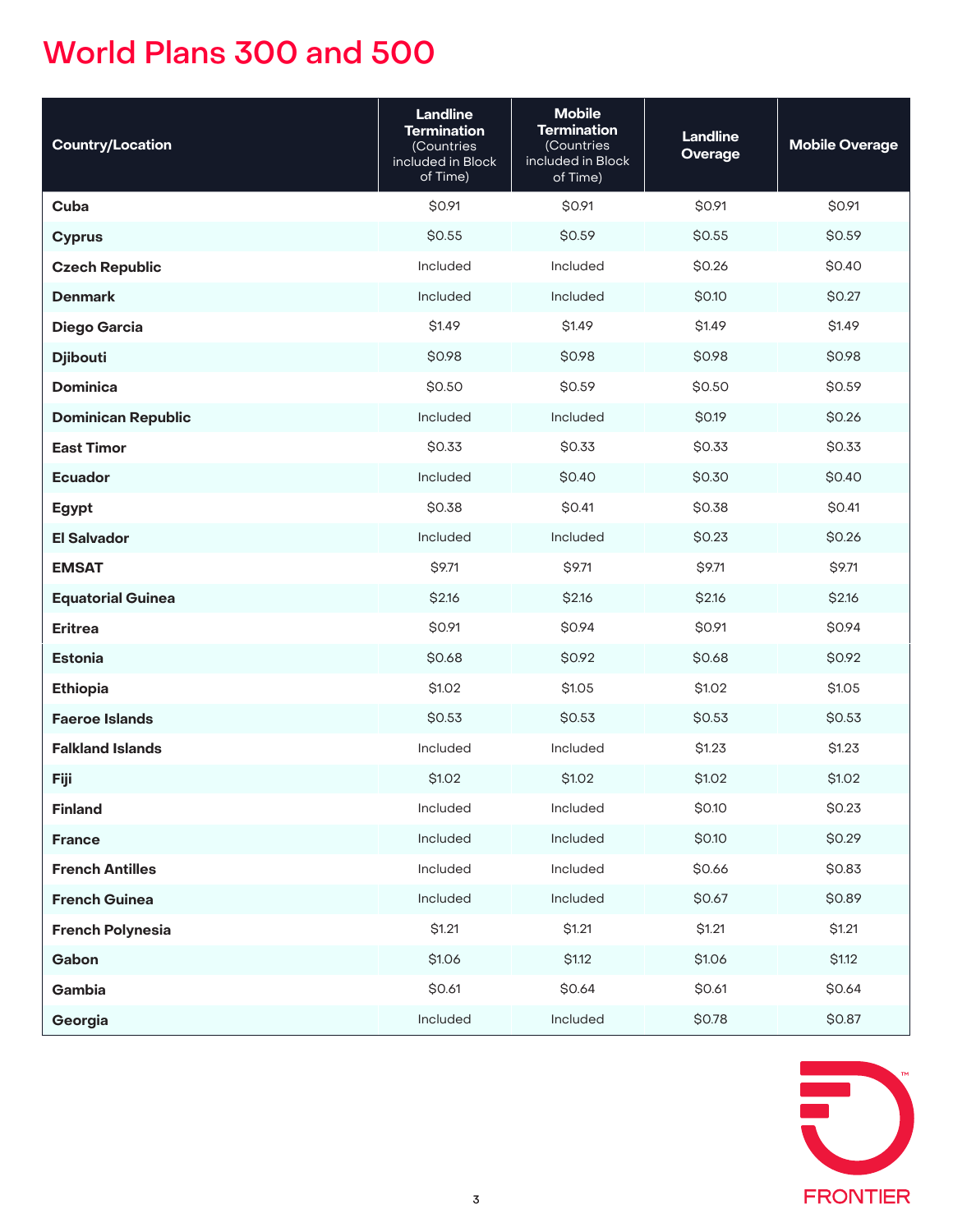| <b>Country/Location</b>             | <b>Landline</b><br><b>Termination</b><br>(Countries<br>included in Block<br>of Time) | <b>Mobile</b><br><b>Termination</b><br>(Countries<br>included in Block<br>of Time) | <b>Landline</b><br><b>Overage</b> | <b>Mobile Overage</b> |
|-------------------------------------|--------------------------------------------------------------------------------------|------------------------------------------------------------------------------------|-----------------------------------|-----------------------|
| Germany                             | Included                                                                             | Included                                                                           | \$0.10                            | \$0.29                |
| Ghana                               | Included                                                                             | \$0.54                                                                             | \$0.46                            | \$0.54                |
| <b>Gibraltar</b>                    | Included                                                                             | Included                                                                           | \$1.05                            | \$1.27                |
| <b>Global Network Switzerland</b>   | \$9.71                                                                               | \$9.71                                                                             | \$9.71                            | \$9.71                |
| Globalstar                          | \$3.50                                                                               | \$3.50                                                                             | \$3.50                            | \$3.50                |
| <b>Greece</b>                       | Included                                                                             | Included                                                                           | \$0.10                            | \$0.29                |
| Greenland                           | \$0.59                                                                               | \$0.66                                                                             | \$0.59                            | \$0.66                |
| Grenada                             | Included                                                                             | Included                                                                           | \$0.44                            | \$0.53                |
| Guadeloupe                          | Included                                                                             | \$0.79                                                                             | \$0.61                            | \$0.79                |
| <b>Guantanamo Bay</b>               | \$0.91                                                                               | \$0.91                                                                             | \$0.91                            | \$0.91                |
| Guatemala                           | Included                                                                             | Included                                                                           | \$0.23                            | \$0.26                |
| Guinea                              | \$0.83                                                                               | \$0.92                                                                             | \$0.83                            | \$0.92                |
| <b>Guinea Bissau</b>                | \$1.67                                                                               | \$1.67                                                                             | \$1.67                            | \$1.67                |
| Guyana                              | \$0.45                                                                               | \$0.45                                                                             | \$0.45                            | \$0.45                |
| <b>Haiti</b>                        | Included                                                                             | \$0.58                                                                             | \$0.48                            | \$0.58                |
| <b>Honduras</b>                     | \$0.25                                                                               | \$0.27                                                                             | \$0.25                            | \$0.27                |
| <b>Hong Kong</b>                    | Included                                                                             | Included                                                                           | \$0.10                            | \$0.14                |
| <b>Hungary</b>                      | Included                                                                             | Included                                                                           | \$0.26                            | \$0.42                |
| <b>Iceland</b>                      | Included                                                                             | Included                                                                           | \$0.48                            | \$0.65                |
| <b>ICO Global</b>                   | \$3.50                                                                               | \$3.50                                                                             | \$3.50                            | \$3.50                |
| India                               | Included                                                                             | Included                                                                           | \$0.28                            | \$0.29                |
| Indonesia                           | Included                                                                             | Included                                                                           | \$0.33                            | \$0.40                |
| <b>Inmarsat Atlantic Ocean East</b> | \$9.71                                                                               | \$9.71                                                                             | \$9.71                            | \$9.71                |
| <b>Inmarsat Atlantic Ocean West</b> | \$9.71                                                                               | \$9.71                                                                             | \$9.71                            | \$9.71                |
| <b>Inmarsat Indian Ocean</b>        | \$9.71                                                                               | \$9.71                                                                             | \$9.71                            | \$9.71                |
| <b>Inmarsat Pacific</b>             | \$9.71                                                                               | \$9.71                                                                             | \$9.71                            | \$9.71                |
| <b>Inmarsat SNAC</b>                | \$9.71                                                                               | \$9.71                                                                             | \$9.71                            | \$9.71                |
| Iran                                | \$0.58                                                                               | \$0.58                                                                             | \$0.58                            | \$0.58                |

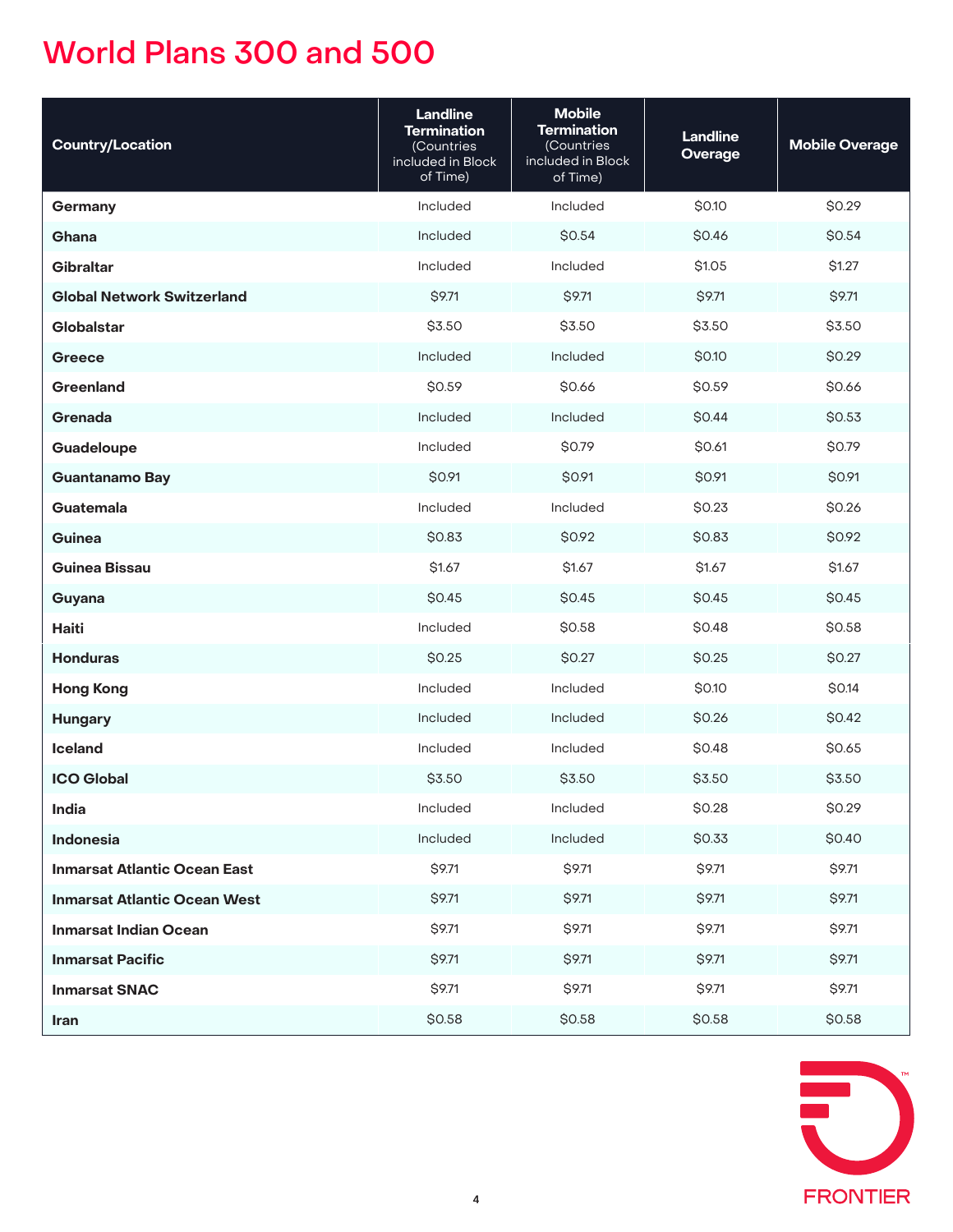| <b>Country/Location</b> | <b>Landline</b><br><b>Termination</b><br>(Countries<br>included in Block<br>of Time) | <b>Mobile</b><br><b>Termination</b><br>(Countries<br>included in Block<br>of Time) | <b>Landline</b><br><b>Overage</b> | <b>Mobile Overage</b> |
|-------------------------|--------------------------------------------------------------------------------------|------------------------------------------------------------------------------------|-----------------------------------|-----------------------|
| Iraq                    | \$0.91                                                                               | \$0.91                                                                             | \$0.91                            | \$0.91                |
| <b>Ireland</b>          | Included                                                                             | Included                                                                           | \$0.10                            | \$0.29                |
| Iridium                 | \$3.50                                                                               | \$3.50                                                                             | \$3.50                            | \$3.50                |
| <b>Israel</b>           | Included                                                                             | Included                                                                           | \$0.10                            | \$0.17                |
| <b>Italy</b>            | Included                                                                             | Included                                                                           | \$0.10                            | \$0.31                |
| <b>Ivory Coast</b>      | \$0.71                                                                               | \$0.76                                                                             | \$0.71                            | \$0.76                |
| <b>Jamaica</b>          | Included                                                                             | Included                                                                           | \$0.38                            | \$0.50                |
| Japan                   | Included                                                                             | Included                                                                           | \$0.10                            | \$0.22                |
| Jordan                  | Included                                                                             | Included                                                                           | \$0.58                            | \$0.64                |
| <b>Kazakhstan</b>       | Included                                                                             | Included                                                                           | \$0.20                            | \$0.25                |
| Kenya                   | \$0.66                                                                               | \$0.77                                                                             | \$0.66                            | \$0.77                |
| Kiribati                | \$1.25                                                                               | \$1.25                                                                             | \$1.25                            | \$1.25                |
| <b>Kuwait</b>           | Included                                                                             | Included                                                                           | \$0.49                            | \$0.51                |
| Kyrgyzstan              | Included                                                                             | Included                                                                           | \$0.20                            | \$0.24                |
| Laos                    | Included                                                                             | Included                                                                           | \$2.44                            | \$2.44                |
| Latvia                  | Included                                                                             | \$0.48                                                                             | \$0.36                            | \$0.48                |
| Lebanon                 | Included                                                                             | \$0.66                                                                             | \$0.57                            | \$0.66                |
| Lesotho                 | \$0.85                                                                               | \$0.91                                                                             | \$0.85                            | \$0.91                |
| Liberia                 | \$0.61                                                                               | \$0.65                                                                             | \$0.61                            | \$0.65                |
| Libya                   | \$0.98                                                                               | \$1.03                                                                             | \$0.98                            | \$1.03                |
| Liechtenstein           | Included                                                                             | Included                                                                           | \$0.10                            | \$0.40                |
| Lithuania               | Included                                                                             | Included                                                                           | \$0.36                            | \$0.46                |
| Luxembourg              | Included                                                                             | Included                                                                           | \$0.10                            | \$0.28                |
| <b>Macau</b>            | Included                                                                             | Included                                                                           | \$0.78                            | \$0.78                |
| Macedonia               | Included                                                                             | \$0.69                                                                             | \$0.55                            | \$0.69                |
| <b>Madagascar</b>       | \$2.29                                                                               | \$2.33                                                                             | \$2.29                            | \$2.33                |
| <b>Maderia</b>          | \$0.10                                                                               | \$0.30                                                                             | \$0.10                            | \$0.30                |
| <b>Malawi</b>           | Included                                                                             | Included                                                                           | \$0.51                            | \$0.53                |

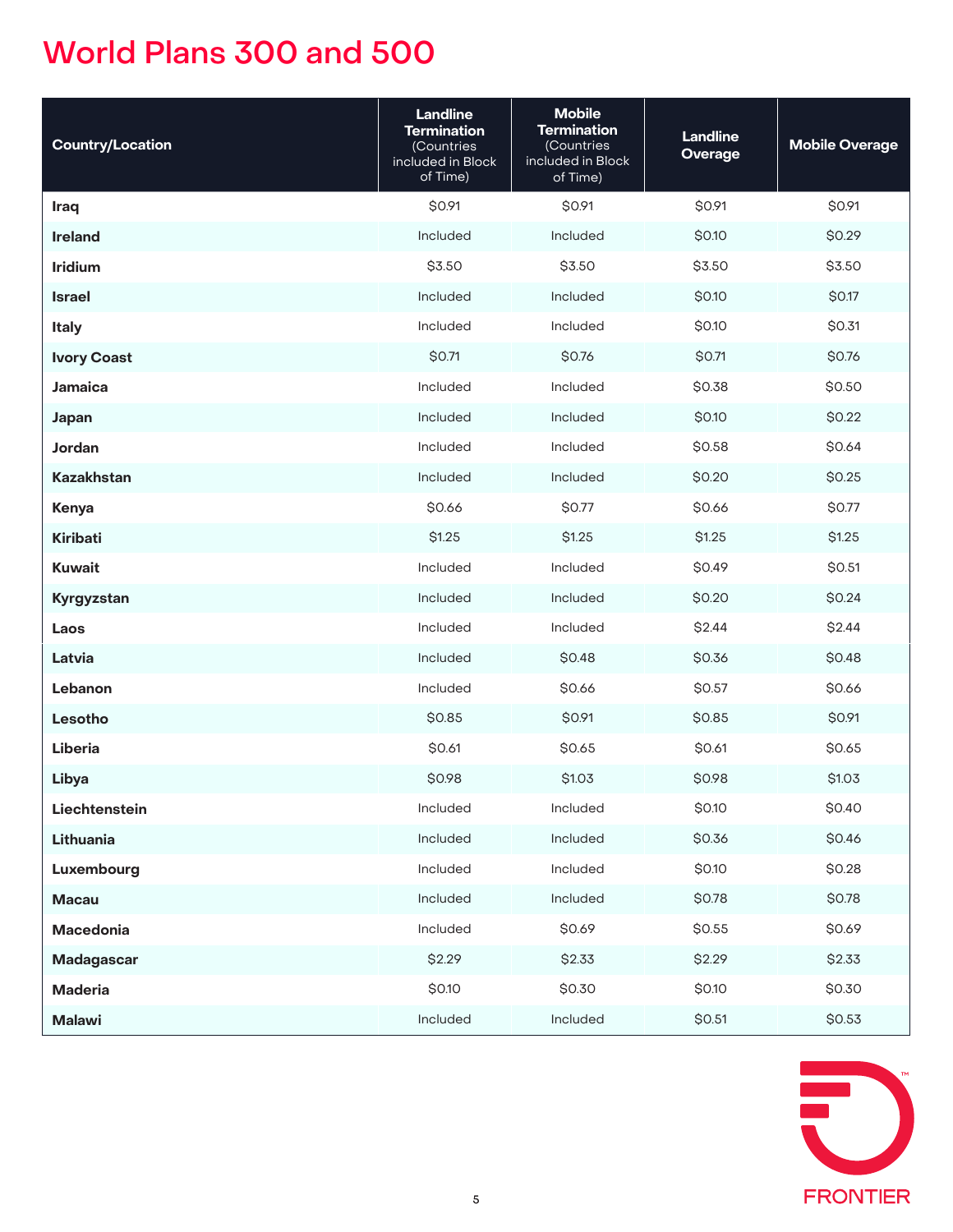| <b>Country/Location</b>                 | <b>Landline</b><br><b>Termination</b><br>(Countries<br>included in Block<br>of Time) | <b>Mobile</b><br><b>Termination</b><br>(Countries<br>included in Block<br>of Time) | <b>Landline</b><br><b>Overage</b> | <b>Mobile Overage</b> |
|-----------------------------------------|--------------------------------------------------------------------------------------|------------------------------------------------------------------------------------|-----------------------------------|-----------------------|
| <b>Malaysia</b>                         | Included                                                                             | Included                                                                           | \$0.18                            | \$0.21                |
| <b>Maldives</b>                         | \$1.48                                                                               | \$1.48                                                                             | \$1.48                            | \$1.48                |
| Mali                                    | \$1.07                                                                               | \$1.14                                                                             | \$1.07                            | \$1.14                |
| <b>Malta</b>                            | \$0.73                                                                               | \$0.89                                                                             | \$0.73                            | \$0.89                |
| <b>Maritime Communications Partners</b> | \$9.71                                                                               | \$9.71                                                                             | \$9.71                            | \$9.71                |
| <b>Marshall Islands</b>                 | \$0.75                                                                               | \$0.75                                                                             | \$0.75                            | \$0.75                |
| <b>Mauritania</b>                       | \$1.01                                                                               | \$1.04                                                                             | \$1.01                            | \$1.04                |
| <b>Mauritius</b>                        | \$1.26                                                                               | \$1.26                                                                             | \$1.26                            | \$1.26                |
| <b>Mayotte</b>                          | \$2.26                                                                               | \$2.38                                                                             | \$2.26                            | \$2.38                |
| <b>Mexico Band 1</b>                    | Included                                                                             | Included                                                                           | \$0.10                            | \$0.25                |
| <b>Mexico Band 2</b>                    | Included                                                                             | Included                                                                           | \$0.10                            | \$0.25                |
| <b>Mexico Band 3</b>                    | Included                                                                             | Included                                                                           | \$0.10                            | \$0.25                |
| <b>Mexico Band 4</b>                    | Included                                                                             | Included                                                                           | \$0.17                            | \$0.32                |
| <b>Mexico Band 5</b>                    | Included                                                                             | Included                                                                           | \$0.17                            | \$0.32                |
| <b>Mexico Band 6</b>                    | Included                                                                             | Included                                                                           | \$0.17                            | \$0.32                |
| <b>Mexico Band 7</b>                    | Included                                                                             | Included                                                                           | \$0.17                            | \$0.32                |
| <b>Mexico Band 8</b>                    | Included                                                                             | Included                                                                           | \$0.17                            | \$0.32                |
| <b>Micronesia</b>                       | \$0.78                                                                               | \$0.78                                                                             | \$0.78                            | \$0.78                |
| <b>Moldova</b>                          | \$0.48                                                                               | \$0.59                                                                             | \$0.48                            | \$0.59                |
| <b>Monaco</b>                           | Included                                                                             | Included                                                                           | \$0.10                            | \$0.34                |
| Mongolia                                | Included                                                                             | Included                                                                           | \$1.72                            | \$1.79                |
| Montenegro                              | Included                                                                             | \$0.55                                                                             | \$0.42                            | \$0.55                |
| <b>Montserrat</b>                       | Included                                                                             | Included                                                                           | \$0.53                            | \$0.53                |
| <b>Morocco</b>                          | \$0.56                                                                               | \$0.65                                                                             | \$0.56                            | \$0.65                |
| Mozambique                              | \$1.29                                                                               | \$1.32                                                                             | \$1.29                            | \$1.32                |
| <b>Mustique</b>                         | \$0.54                                                                               | \$0.63                                                                             | \$0.54                            | \$0.63                |
| <b>Myanmar (Burma)</b>                  | \$2.37                                                                               | \$2.39                                                                             | \$2.37                            | \$2.39                |
| <b>Nakhodka</b>                         | \$0.20                                                                               | \$0.25                                                                             | \$0.20                            | \$0.25                |

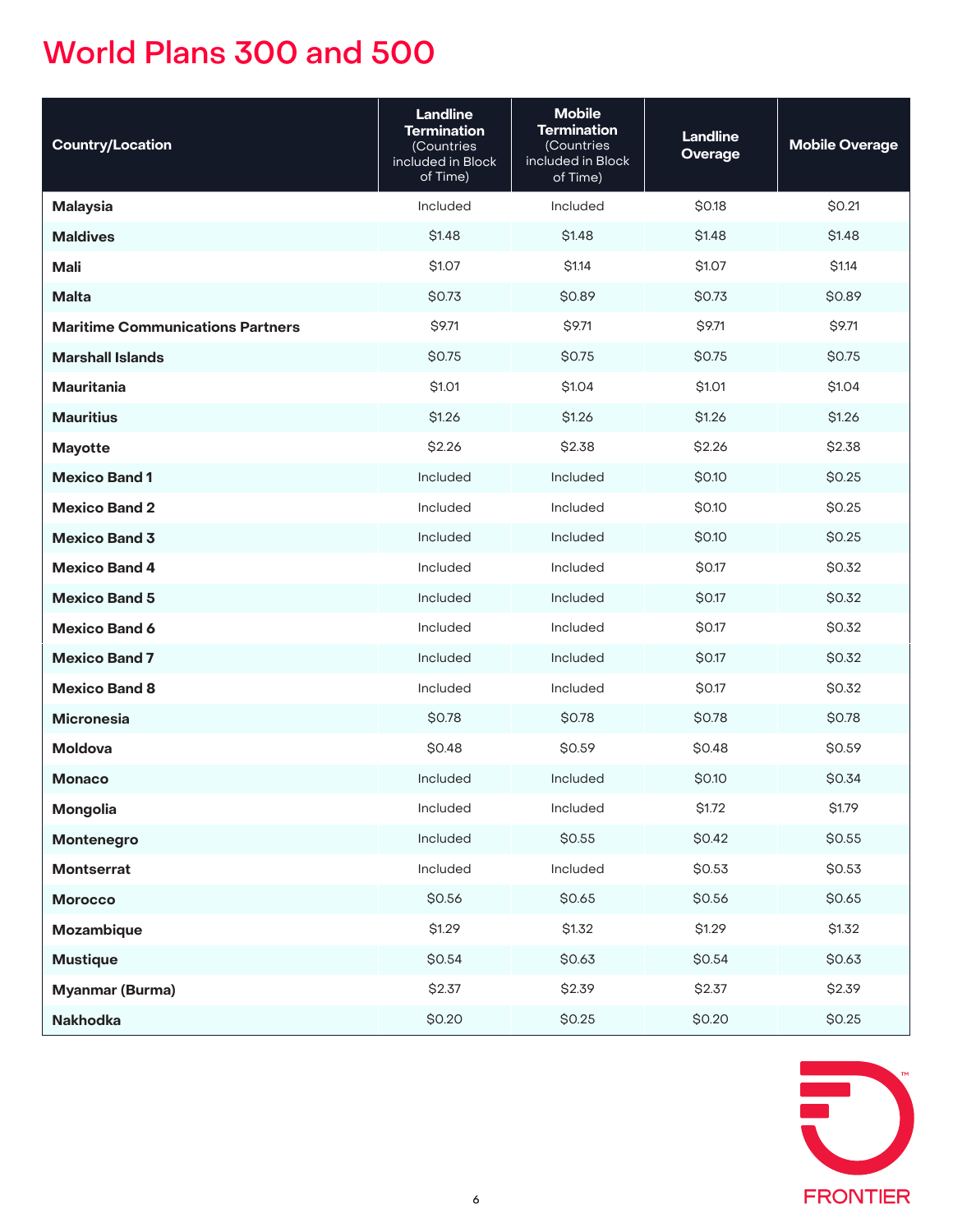| <b>Country/Location</b>         | <b>Landline</b><br><b>Termination</b><br>(Countries<br>included in Block<br>of Time) | <b>Mobile</b><br><b>Termination</b><br>(Countries<br>included in Block<br>of Time) | <b>Landline</b><br><b>Overage</b> | <b>Mobile Overage</b> |
|---------------------------------|--------------------------------------------------------------------------------------|------------------------------------------------------------------------------------|-----------------------------------|-----------------------|
| <b>Namibia</b>                  | \$0.81                                                                               | \$0.93                                                                             | \$0.81                            | \$0.93                |
| <b>Nauru</b>                    | \$1.17                                                                               | \$1.17                                                                             | \$1.17                            | \$1.17                |
| <b>Nepal</b>                    | \$1.31                                                                               | \$1.33                                                                             | \$1.31                            | \$1.33                |
| <b>Netherlands</b>              | Included                                                                             | Included                                                                           | \$0.10                            | \$0.31                |
| <b>Netherlands Antilles</b>     | Included                                                                             | Included                                                                           | \$0.41                            | \$0.45                |
| <b>Nevis</b>                    | \$0.48                                                                               | \$0.48                                                                             | \$0.48                            | \$0.48                |
| <b>New Caledonia</b>            | \$1.46                                                                               | \$1.46                                                                             | \$1.46                            | \$1.46                |
| <b>New Zealand</b>              | Included                                                                             | Included                                                                           | \$0.10                            | \$0.33                |
| <b>Next Generation Networks</b> | \$9.71                                                                               | \$9.71                                                                             | \$9.71                            | \$9.71                |
| <b>Nicaragua</b>                | \$0.38                                                                               | \$0.47                                                                             | \$0.38                            | \$0.47                |
| <b>Niger</b>                    | \$0.94                                                                               | \$0.94                                                                             | \$0.94                            | \$0.94                |
| <b>Nigeria</b>                  | \$0.56                                                                               | \$0.60                                                                             | \$0.56                            | \$0.60                |
| <b>Niue</b>                     | \$1.83                                                                               | \$1.83                                                                             | \$1.83                            | \$1.83                |
| <b>Norfolk Island</b>           | \$1.67                                                                               | \$1.67                                                                             | \$1.67                            | \$1.67                |
| <b>North Korea</b>              | \$3.29                                                                               | \$3.29                                                                             | \$3.29                            | \$3.29                |
| <b>Norway</b>                   | Included                                                                             | Included                                                                           | \$0.10                            | \$0.27                |
| Oman                            | \$1.08                                                                               | \$1.08                                                                             | \$1.08                            | \$1.08                |
| <b>Oration Technologies</b>     | \$9.71                                                                               | \$9.71                                                                             | \$9.71                            | \$9.71                |
| <b>Pakistan</b>                 | Included                                                                             | Included                                                                           | \$0.33                            | \$0.34                |
| Palau                           | \$1.31                                                                               | \$1.31                                                                             | \$1.31                            | \$1.31                |
| <b>Palestine</b>                | \$0.10                                                                               | \$0.17                                                                             | \$0.10                            | \$0.17                |
| Panama                          | Included                                                                             | Included                                                                           | \$0.34                            | \$0.42                |
| Papua New Guinea                | \$1.07                                                                               | \$1.07                                                                             | \$1.07                            | \$1.07                |
| Paraguay                        | Included                                                                             | Included                                                                           | \$0.40                            | \$0.46                |
| Peru                            | Included                                                                             | Included                                                                           | \$0.25                            | \$0.45                |
| <b>Philippines</b>              | Included                                                                             | Included                                                                           | \$0.18                            | \$0.23                |
| Poland                          | Included                                                                             | Included                                                                           | \$0.20                            | \$0.37                |
| <b>Portugal</b>                 | Included                                                                             | Included                                                                           | \$0.10                            | \$0.30                |

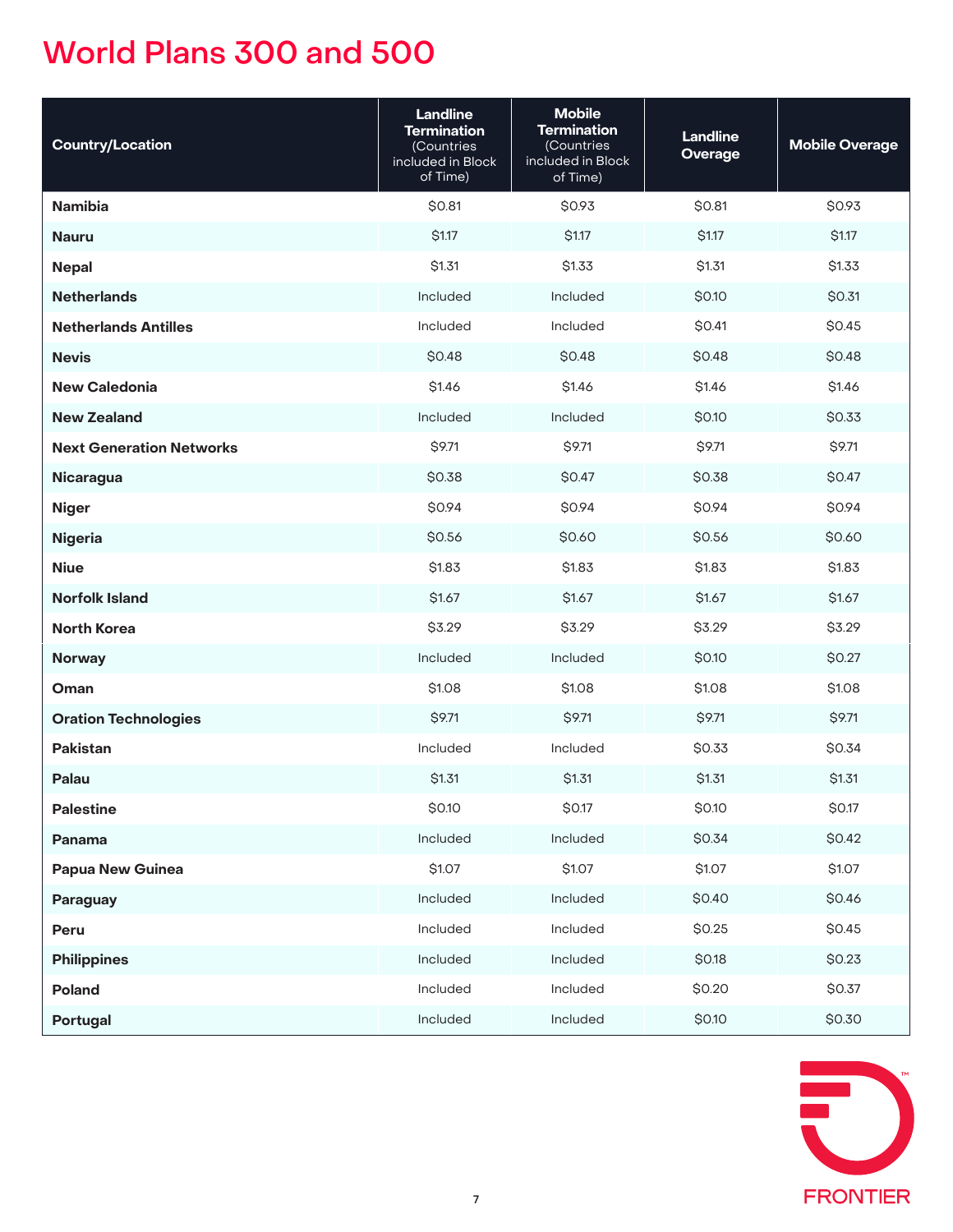| <b>Country/Location</b>                 | <b>Landline</b><br><b>Termination</b><br>(Countries<br>included in Block<br>of Time) | <b>Mobile</b><br><b>Termination</b><br>(Countries<br>included in Block<br>of Time) | <b>Landline</b><br>Overage | <b>Mobile Overage</b> |
|-----------------------------------------|--------------------------------------------------------------------------------------|------------------------------------------------------------------------------------|----------------------------|-----------------------|
| Qatar                                   | \$0.96                                                                               | \$1.00                                                                             | \$0.96                     | \$1.00                |
| <b>Reunion</b>                          | \$1.03                                                                               | \$1.19                                                                             | \$1.03                     | \$1.19                |
| Romania                                 | Included                                                                             | Included                                                                           | \$0.32                     | \$0.48                |
| <b>Russia</b>                           | Included                                                                             | Included                                                                           | \$0.20                     | \$0.25                |
| Rwanda                                  | \$1.21                                                                               | \$1.21                                                                             | \$1.21                     | \$1.21                |
| <b>Sakhalin</b>                         | \$0.20                                                                               | \$0.25                                                                             | \$0.20                     | \$0.25                |
| <b>San Marino</b>                       | Included                                                                             | Included                                                                           | \$1.05                     | \$1.05                |
| <b>Sao Tome</b>                         | \$1.60                                                                               | \$1.60                                                                             | \$1.60                     | \$1.60                |
| <b>Satellite International Networks</b> | \$9.71                                                                               | \$9.71                                                                             | \$9.71                     | \$9.71                |
| <b>Saudi Arabia</b>                     | \$0.48                                                                               | \$0.53                                                                             | \$0.48                     | \$0.53                |
| <b>Senegal</b>                          | \$0.71                                                                               | \$0.78                                                                             | \$0.71                     | \$0.78                |
| <b>Serbia</b>                           | Included                                                                             | Included                                                                           | \$0.42                     | \$0.55                |
| <b>Seychelles</b>                       | \$1.52                                                                               | \$1.52                                                                             | \$1.52                     | \$1.52                |
| <b>Sierra Leone</b>                     | \$0.61                                                                               | \$0.69                                                                             | \$0.61                     | \$0.69                |
| <b>Singapore</b>                        | Included                                                                             | Included                                                                           | \$0.13                     | \$0.14                |
| <b>Slovakia</b>                         | Included                                                                             | \$0.39                                                                             | \$0.25                     | \$0.39                |
| Slovenia                                | Included                                                                             | Included                                                                           | \$0.57                     | \$0.79                |
| <b>Solomon Islands</b>                  | \$1.22                                                                               | \$1.22                                                                             | \$1.22                     | \$1.22                |
| <b>Somalia</b>                          | \$1.66                                                                               | \$1.66                                                                             | \$1.66                     | \$1.66                |
| <b>South Africa</b>                     | Included                                                                             | Included                                                                           | \$0.36                     | \$0.50                |
| <b>South Korea</b>                      | Included                                                                             | Included                                                                           | \$0.09                     | \$0.13                |
| <b>Spain</b>                            | Included                                                                             | Included                                                                           | \$0.10                     | \$0.28                |
| <b>Sri Lanka</b>                        | Included                                                                             | Included                                                                           | \$1.01                     | \$1.05                |
| St. Helena                              | \$1.16                                                                               | \$1.16                                                                             | \$1.16                     | \$1.16                |
| <b>St. Kitts &amp; Nevis</b>            | Included                                                                             | Included                                                                           | \$0.48                     | \$0.57                |
| <b>St. Lucia</b>                        | Included                                                                             | Included                                                                           | \$0.42                     | \$0.51                |
| <b>St. Maarten</b>                      | Included                                                                             | Included                                                                           | \$0.41                     | \$0.41                |
| <b>St. Pierre &amp; Miquelon</b>        | \$0.49                                                                               | \$0.63                                                                             | \$0.49                     | \$0.63                |

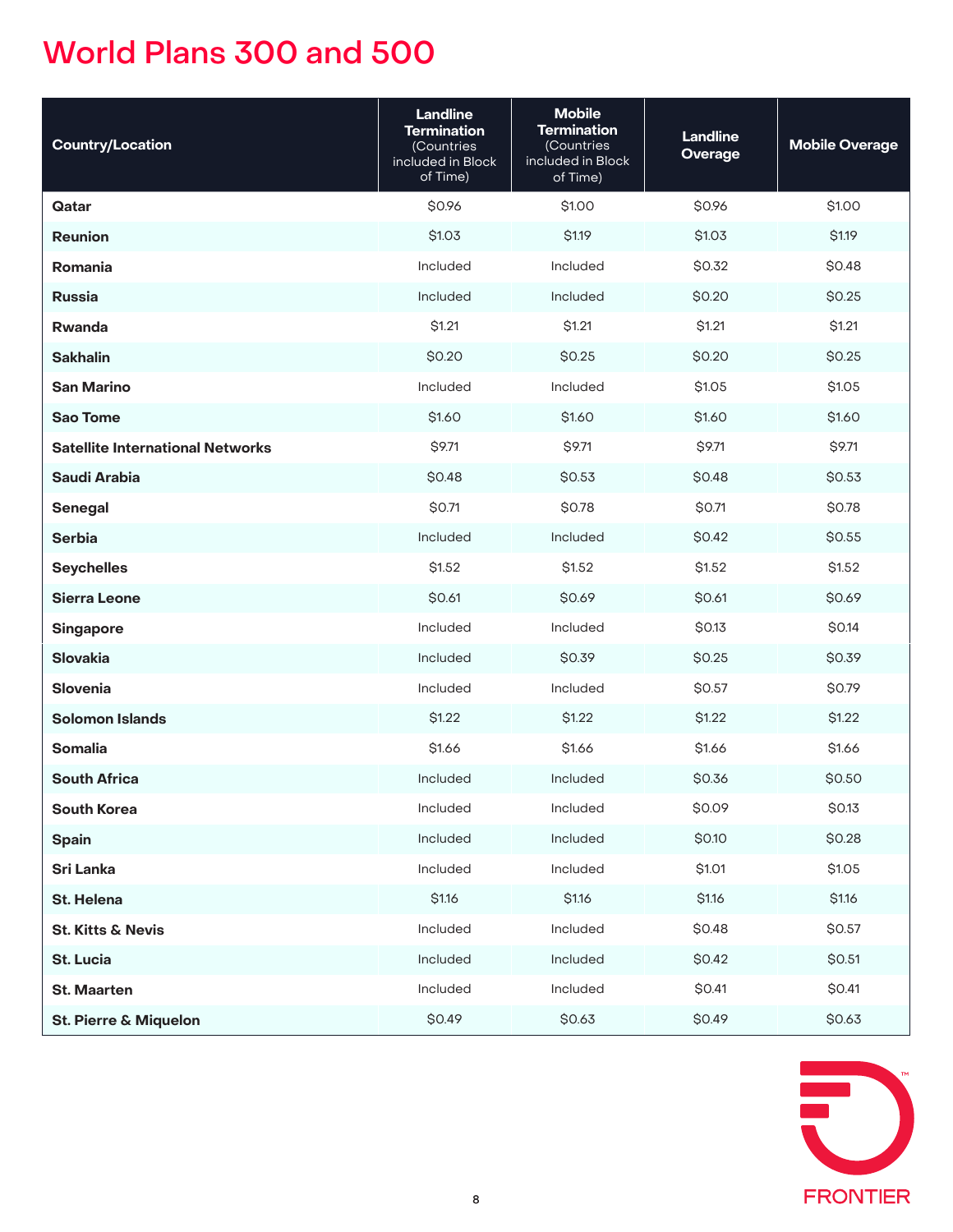| <b>Country/Location</b>             | <b>Landline</b><br><b>Termination</b><br>(Countries<br>included in Block<br>of Time) | <b>Mobile</b><br><b>Termination</b><br>(Countries<br>included in Block<br>of Time) | <b>Landline</b><br><b>Overage</b> | <b>Mobile Overage</b> |
|-------------------------------------|--------------------------------------------------------------------------------------|------------------------------------------------------------------------------------|-----------------------------------|-----------------------|
| <b>St. Vincent &amp; Grenadines</b> | Included                                                                             | \$0.63                                                                             | \$0.54                            | \$0.63                |
| <b>Sudan</b>                        | \$0.91                                                                               | \$0.91                                                                             | \$0.91                            | \$0.91                |
| <b>Suriname</b>                     | \$1.26                                                                               | \$1.26                                                                             | \$1.26                            | \$1.26                |
| <b>Swaziland</b>                    | \$0.77                                                                               | \$0.89                                                                             | \$0.77                            | \$0.89                |
| <b>Sweden</b>                       | Included                                                                             | Included                                                                           | \$0.10                            | \$0.29                |
| <b>Switzerland</b>                  | Included                                                                             | Included                                                                           | \$0.10                            | \$0.36                |
| <b>Syria</b>                        | \$0.91                                                                               | \$0.91                                                                             | \$0.91                            | \$0.91                |
| <b>Taiwan</b>                       | Included                                                                             | Included                                                                           | \$0.09                            | \$0.15                |
| <b>Tajikstan</b>                    | \$0.20                                                                               | \$0.25                                                                             | \$0.20                            | \$0.25                |
| <b>Tanzania</b>                     | \$0.51                                                                               | \$0.56                                                                             | \$0.51                            | \$0.56                |
| <b>Thailand</b>                     | Included                                                                             | Included                                                                           | \$0.24                            | \$0.26                |
| <b>Thuraya Satellite</b>            | \$9.71                                                                               | <b>\$9.71</b>                                                                      | <b>\$9.71</b>                     | \$9.71                |
| <b>Togo</b>                         | \$1.12                                                                               | <b>S1.19</b>                                                                       | \$1.12                            | \$1.19                |
| <b>Tokelau</b>                      | \$1.67                                                                               | \$1.67                                                                             | \$1.67                            | \$1.67                |
| <b>Tonga Isle</b>                   | \$1.56                                                                               | \$1.56                                                                             | \$1.56                            | \$1.56                |
| <b>Trinidad &amp; Tobago</b>        | Included                                                                             | Included                                                                           | \$0.34                            | \$0.40                |
| <b>Tristan Da Cun</b>               | \$1.16                                                                               | \$1.16                                                                             | \$1.16                            | \$1.16                |
| <b>Tunisia</b>                      | \$0.51                                                                               | \$0.62                                                                             | \$0.51                            | \$0.62                |
| <b>Turkey</b>                       | Included                                                                             | Included                                                                           | \$0.42                            | \$0.53                |
| <b>Turkmenistan</b>                 | Included                                                                             | Included                                                                           | \$0.28                            | \$0.28                |
| <b>Turks &amp; Caicos</b>           | Included                                                                             | \$0.65                                                                             | \$0.53                            | \$0.65                |
| <b>Tuvalu</b>                       | \$1.85                                                                               | \$1.85                                                                             | \$1.85                            | \$1.85                |
| <b>Uganda</b>                       | \$0.51                                                                               | \$0.53                                                                             | \$0.51                            | \$0.53                |
| <b>Ukraine</b>                      | Included                                                                             | Included                                                                           | \$0.26                            | \$0.31                |
| <b>United Arab Emirates</b>         | \$0.38                                                                               | \$0.40                                                                             | \$0.38                            | \$0.40                |
| <b>United Kingdom</b>               | Included                                                                             | Included                                                                           | \$0.08                            | \$0.29                |
| <b>Uruguay</b>                      | Included                                                                             | Included                                                                           | \$0.41                            | \$0.55                |
| <b>Uzbekistan</b>                   | Included                                                                             | Included                                                                           | \$0.28                            | \$0.28                |